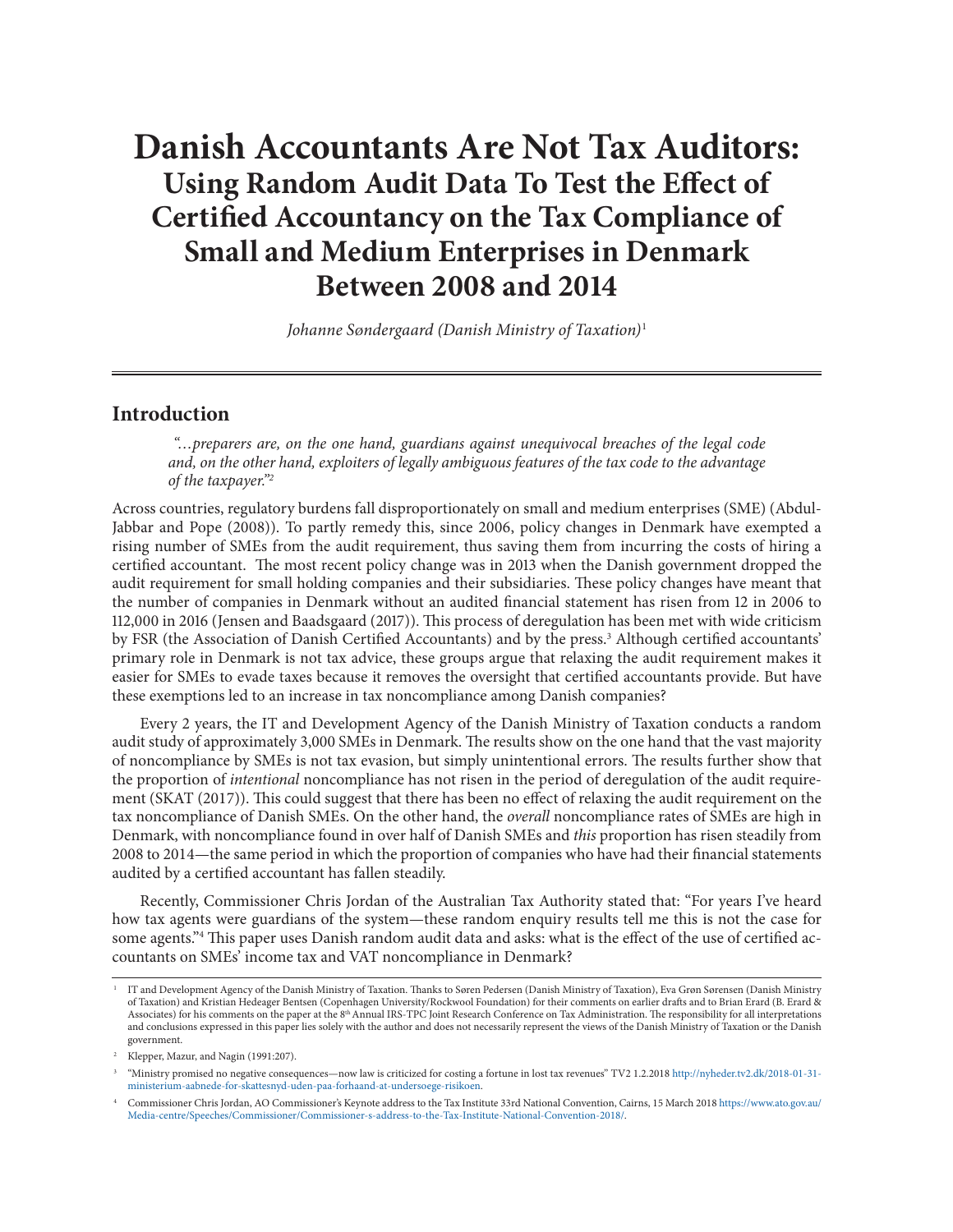#### *Certified Accountants in Denmark*

Accountants in Denmark are trained to revise accounts. There are no legal constraints for hiring an accountant; all taxpayers in Denmark can choose to hire an accountant, but not many individuals make use of this option (Bentsen (2016)). Unlike in many other countries, such as in the United States, it is highly unusual in Denmark for individuals to use accountants. For individual taxpayers, 95.9 percent of information is reported to the tax administration by third parties such as banks. Of the 4.4 million Danes who received their tax returns in 2015, approximately 80 percent did not make any further changes to their tax returns (SKAT (2016)). In Denmark, the use of accountants falls mostly within the domain of companies or individual taxpayers with more complex income situations. Taxpayers who have more complex income situations—the fully or partly self-employed, registered artists, shareholders of small firms, or individuals with other sources of income such a property rental—fill out an extended tax return. Even within this group, only around 59 percent use an accountant (Bentsen (2016)). No one in this group is required to use an accountant.

Some companies, on the other hand, are required to have their financial statements fully audited by a certified accountant. Before 2006, all companies had to have their financial statements audited by a certified accountant. In 2006, companies in reporting category B<sup>5</sup> with a turnover under 3 million DKK (\$480,000 US) could opt out of accountancy. In 2011, companies could opt out if two of the following three conditions were not exceeded for two consecutive years:

- 1. a balance sheet total of 4 million DKK (\$640,000 US);
- 2. a net turnover of 8 million DKK (\$1,280,000 US); or
- 3. an average of 12 full-time employees.

An exception to this rule was that holding companies and their subsidiaries could not opt out. This changed beginning in 2013, when holding companies and their subsidiaries could opt out of financial auditing if they met the above conditions (Jensen and Baadsgaard (2017)). Additionally, since 2013, what it means to meet the accountancy requirement has changed. Now, a company can have their financial statements fully audited by a certified accountant *or* have a "thorough scrutiny" of their financial accounts by a certified accountant. This was not the case before this time (Jensen and Baadsgaard (2017)), but there is yet to be an indication that there is a difference in the quality of the audit of the financial statements produced by these two approaches. In this paper, therefore, a thorough scrutiny and a full audit will be treated as the same thing.

The recent easing of the accountancy rules has caused a watershed of companies opting out of financial audits by certified accountants. But although fewer companies are getting the full audit of their financial statements, data from Danish tax administration show that most companies are still using accountants to review their books. Among the companies that could opt out, only 13 percent chose to opt out of having *any* help from a certified accountant in 2014.<sup>6</sup> This is in line with research, which shows that most SMEs find it useful to do the required accounting (Hansford and Hasseldine (2012)).

Since 2017, the Danish Ministry of Taxation has worked with the FSR to offer SMEs a special tax and VAT check.7 The initiative is directed at the approximately 250,000 businesses that do not already have assistance from a certified accountant. It is a voluntary program, which started on January 1, 2018. This additional check has become available, because unlike in other countries, Danish certified accountants are not *legally* bound to make sure the tax and VAT are correct. The Audit Act of 2008 merely states that accountants must ensure that annual financial statements are correct and in line with the Danish Financial Statements Act of 2001.<sup>8</sup> What then is the effect of Danish certified accountants on tax compliance?

<sup>5</sup> Other categories include class A consisting for example of self-employed. For all the rules for the different reporting categories, see "Danish Act on Commercial Enterprises' Presentation of Financial Statements, etc." accessed via https://www.fsr.dk/Faglige\_informationer/Regnskaber/Love%20og%20bekendtgoerelser/ Aarsregnskabsloven/engelsk%20version%20af%20loven, on May 22, 2018.

<sup>6</sup> Data from the Danish Ministry of Taxation; see Data and Methodology section for more information on source.

<sup>7</sup> http://www.skm.dk/aktuelt/presse/pressemeddelelser/2017/oktober/nyt-skattetjek-af-smaa-og-mellemstore-virksomheder.

<sup>8</sup> "Bekendtgørelse af lov om godkendte revisorer og revisionsvirksomheder (revisorloven)" accessed via https://www.retsinformation.dk/Forms/r0710. aspx?id=183855 on May 22, 2018, and "Danish Act on Commercial Enterprises' Presentation of Financial Statements, etc." accessed via https://www.fsr.dk/ Faglige\_informationer/Regnskaber/Love%20og%20bekendtgoerelser/Aarsregnskabsloven/engelsk%20version%20af%20loven, on May 22, 2018.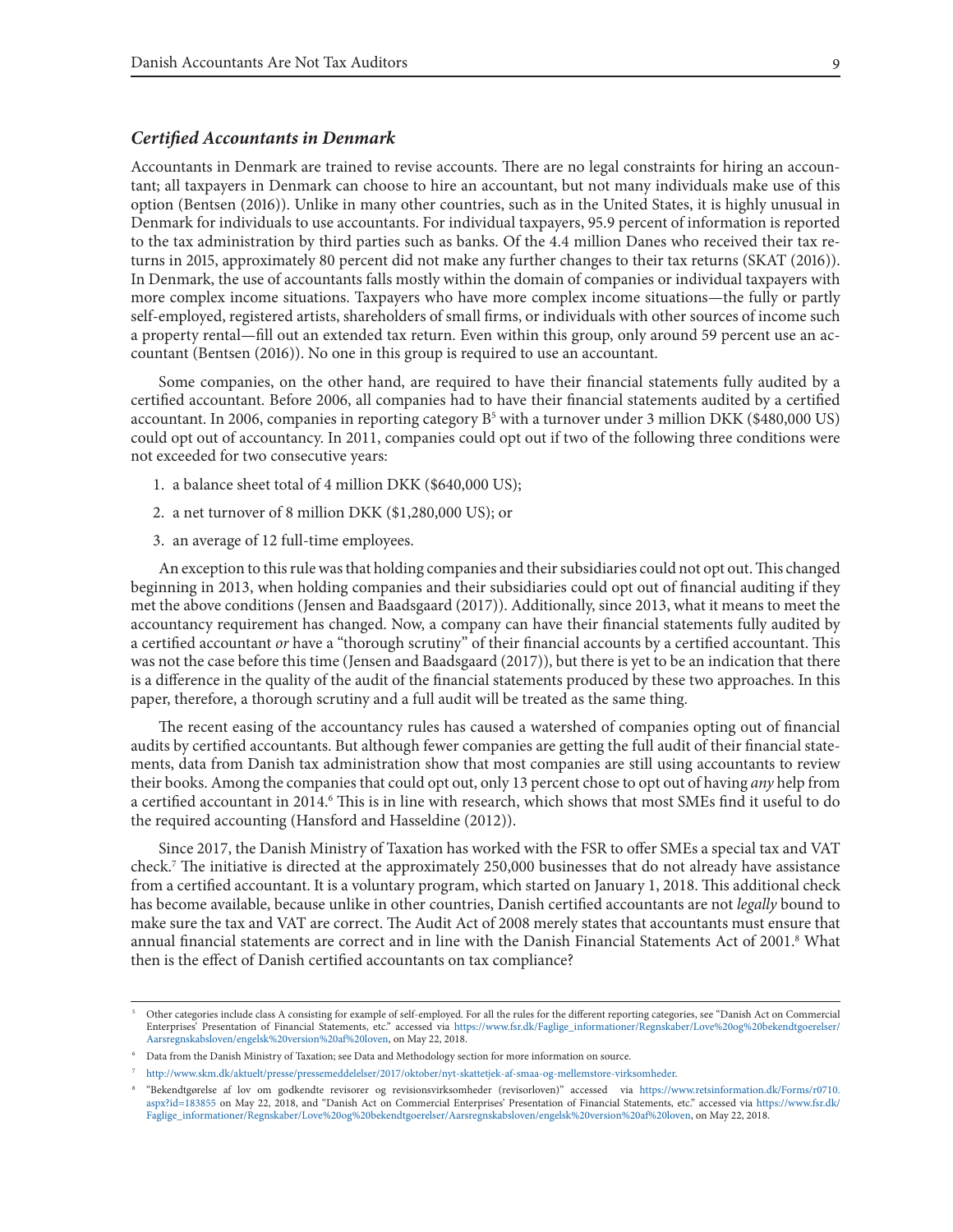# **Danish Accountants as Third-Party Agents in Tax (Non)compliance**

This paper follows the definition of noncompliance given by Roth, Scholz, and Witte (1989:2) as including "both overreporting and underreporting of tax liability. It includes both deliberate underreporting that is punishable by criminal sanctions and underreporting due to misinformation, misunderstanding, negligence, or some other cause. It does not include the structuring of one's financial affairs within the law so as to reduce taxes, perhaps in ways that were not intended by lawmakers." In using this definition, this study thus follows the urging of Richardson and Sawyer (2001) to include both intentional and unintentional tax noncompliance. This is how noncompliance is measured in the random audit studies of the IT and Development Agency of the Danish Ministry of Taxation.

This paper approaches the study of tax compliance with a focus on agency theory, namely the influence of third-party agents on tax compliance. Studies on the influence of third-party agents on tax compliance are rarer than, for example, studies focusing on the probability of detection (Richardson and Sawyer (2001)), but recent studies have begun to fill this gap in the literature. The study by Boning, Guyton, Hodge, Slemrod and Troiano (2018), for example, looks at the effect of third-party agents on perceptions of the probability of detection showing that a tax audit can indirectly affect the tax compliance of firms that share the same individual tax preparer.

In the present study, the third-party agent/tax preparer studied is the certified accountant. Klepper, Mazur, and Nagin (1991) developed a model for the role that tax preparers can play in tax noncompliance using data from the Internal Revenue Service's (IRS's) Taxpayer Compliance Measurement Program. These data were collected using a stratified random sample of approximately 50,000 individual tax returns, but because of constraints on data access, the authors were able to use only summary tabulations. Using these data, they categorized two types of incomes: ambiguous and unambiguous. Unambiguous incomes are those where the income is legally deterministic, e.g., salary and most interest incomes. Ambiguous incomes, on the other hand, are those where the amount is not unequivocally prescribed by law, e.g., self-employment income and capital gains income (Klepper, *et al.* (1991:211)). Looking both at the self-prepared and preparers' returns, they built a model suggesting a dual role of tax preparers. Specifically, the authors suggest that tax preparers play the role of "exploiter" when tax laws are ambiguous, but as "enforcers" when tax laws are unambiguous. It is the preparer's role to assist taxpayers in structuring their return in such a way as to increase the after-tax income, but it is neither in the taxpayer's nor the preparer's interest to be penalized for noncompliance. According to Klepper, *et al.* (1991), tax preparers will therefore attempt to maximize after-tax income only in areas of ambiguous income using their "unique knowledge of reporting strategies" (p. 228), where tax preparers can make a reasonable argument for the legality of a possibly noncompliant approach. This is the theoretical basis for the "enforcer/ambiguity-exploiter" model (Klepper, *et al.* 1991:218), mentioned in the opening quote of this paper. The authors found that the model worked best for taxpayers with business incomes because this is an area with many ambiguous incomes.

A similar idea has been proposed by Lederman (2007) who looked at the speed bumps that third-party agents can provide for tax noncompliance. She pointed out that third-party agents can potentially *aid* in tax noncompliance when it is in the interest of either the third-party agent or the taxpayer. In a complicated tax code, there is more space for bending the rules, or as Lederman (2007:742) explains it, to play a role in "fostering or undermining compliance" than in the realm of a simpler tax code.

In a recent report by a legal think tank, the Danish tax code today is described as consisting of 696 laws, circulars, etc. (Juul (2017)). These laws have been continually changing; from 2007–2017, there were 261 proposals for legislation changes, making the Danish Ministry of Taxation the ministry with the most legislation proposals in 7 out of those 10 years. In the same time period, only six taxation laws have been repealed. According to the think tank, businesses as well as even the tax authority's own employees, have a hard time keeping up with changes to legislation.

In terms of VAT, these rules have remained relatively stable since their introduction in 1967, barring changes when Denmark entered the European Union's internal market and the adherence to the 1977 EU directive on harmonization of VAT in the member states (Ramsløv (2003)).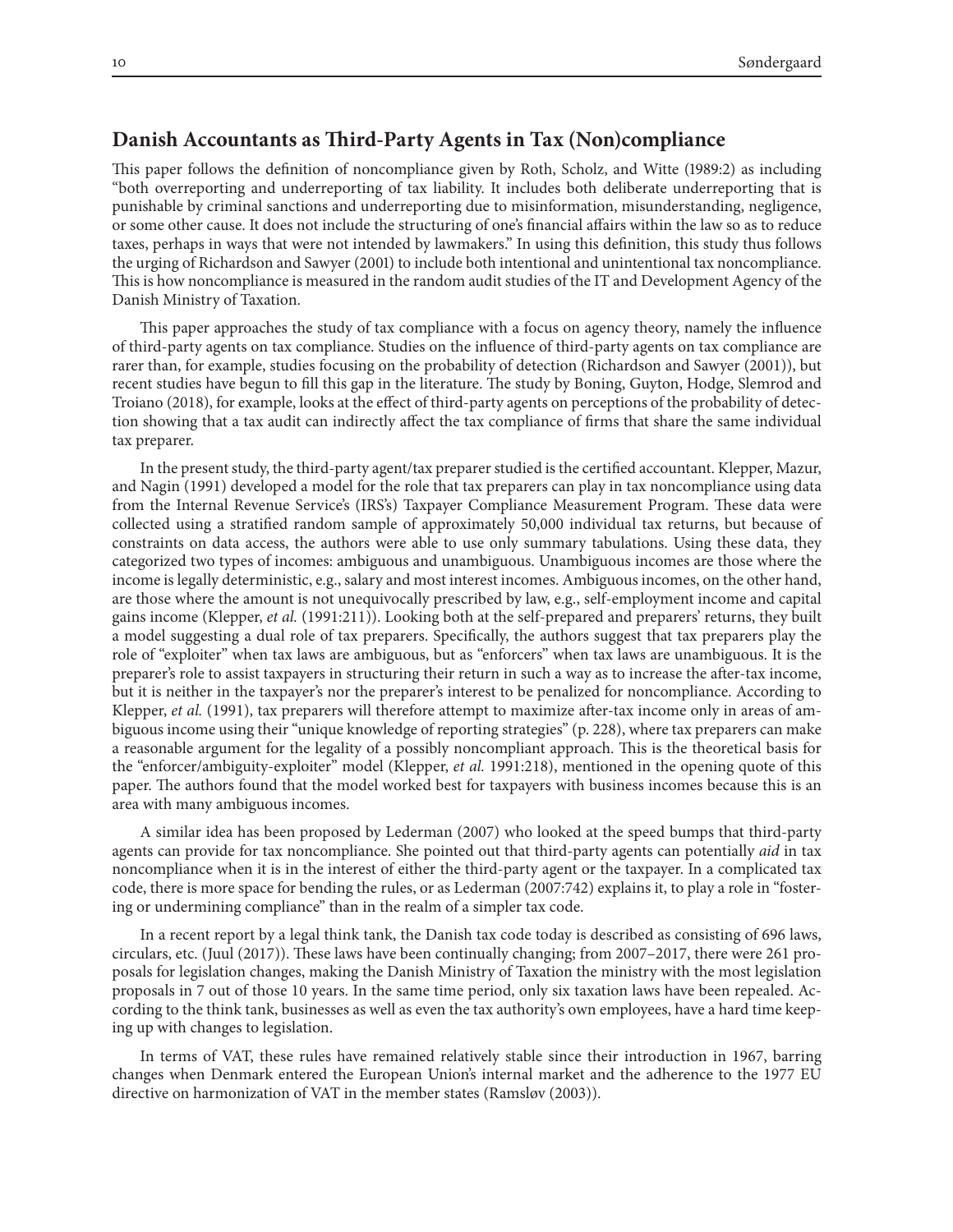Tax legislation thus seemed to meet the conditions of Klepper, *et al.* (1991), namely that in this area there is high ambiguity and complexity, and theoretically, where there is therefore space for accountants to maneuver for income maximization. VAT legislation, on the other hand, would seem to provide less room for income maximizing and would thus theoretically be an area where certified accountants would act as enforcers of legislation.

As outlined above, the role of tax preparers is to work in the interests of their clients in a way that ensures that neither the taxpayer nor the preparer are penalized for noncompliance. If this is assumed to be true, even if accountancy may increase tax noncompliance, having a certified accountant conducting a full audit would decrease the appearance of intentional noncompliance, because maneuvering would take place only in areas where a reasonable argument for legality could be made.

This leads to the following three hypotheses that together describe the role of certified accountants for SME's tax compliance in Denmark:

**H1:** A full audit by a certified accountant is associated with lower VAT noncompliance.

**H2:** A full audit by a certified accountant is associated with higher income tax noncompliance.

**H3:** A full audit by a certified accountant is associated with lower apparent intentional noncompliance.

Studies have also shown that there is a difference in the effect of certified public accountants (CPA) and other accountants, with non-CPA being less aggressive (Richardson and Sawyer (2001:210)). But due to data constraints, this is not included in this study.

## **Data and Methodology**

Every two years, the IT and Development Agency of the Danish Ministry of Taxation coordinates a random audit study of 3,000 SMEs. These randomly selected companies and self-employed persons are subjected to a thorough tax audit. The Danish random audit data allow for this unique opportunity to apply multivariate analyses to study whether SMEs' use of certified accountants decreases tax noncompliance, while controlling for other enterprise characteristics affecting tax noncompliance.

Similar to IRS data, it is almost 18 months before data are ready for analysis (Brown and Mazur (2003)) and the analyses and writing of the report take up to a year. The report for Tax Year 2014 was thus, for example, published in 2017 (SKAT (2017)). Unlike Klepper, *et al.* (1991), data at the level of the individual enterprise are used here, instead of summary tabulations. Klepper, *et al.* (1991) found that the model did not fit individual taxpayers with nonbusiness incomes. In this study, only the tax audits of companies are used.

Of the 2,828 enterprises selected for a random audit for Tax Year 2014, some 1,081 were companies, and the rest were self-employed individuals. The overall random sample of Danish self-employed and companies in 2014 was stratified to ensure an overrepresentation of companies to allow for the possibility of studying the effect of the new opt-out legislation on accountancy.<sup>9</sup> To study the effect of having an accountant versus opting out, only limited companies and limited liability companies were selected out of the 3,785 companies included for study. This was because these companies were in reporting category B, which means that they *had* the possibility of opting out of having their financial statements audited by a certified accountant, if they met the criteria mentioned above (Jensen and Baadsgaard (2017)). Limiting the analysis to only those companies resulted in a dataset of 3,641 companies. As shown in Table 1, the percentage of limited (liability) companies whose financial statements were not fully audited by a certified accountant rose from 7 percent in 2008 to 38 percent (397 out of 1044) in 2014. The drop from 2012 to 2014 being the biggest drop as a result of the significant widening of the opt-out possibility to include holding companies and their subsidiaries.

Data from the risk-based tax audits of companies and the self-employed every year are not included in this study, nor can it include companies who have not been through a tax audit.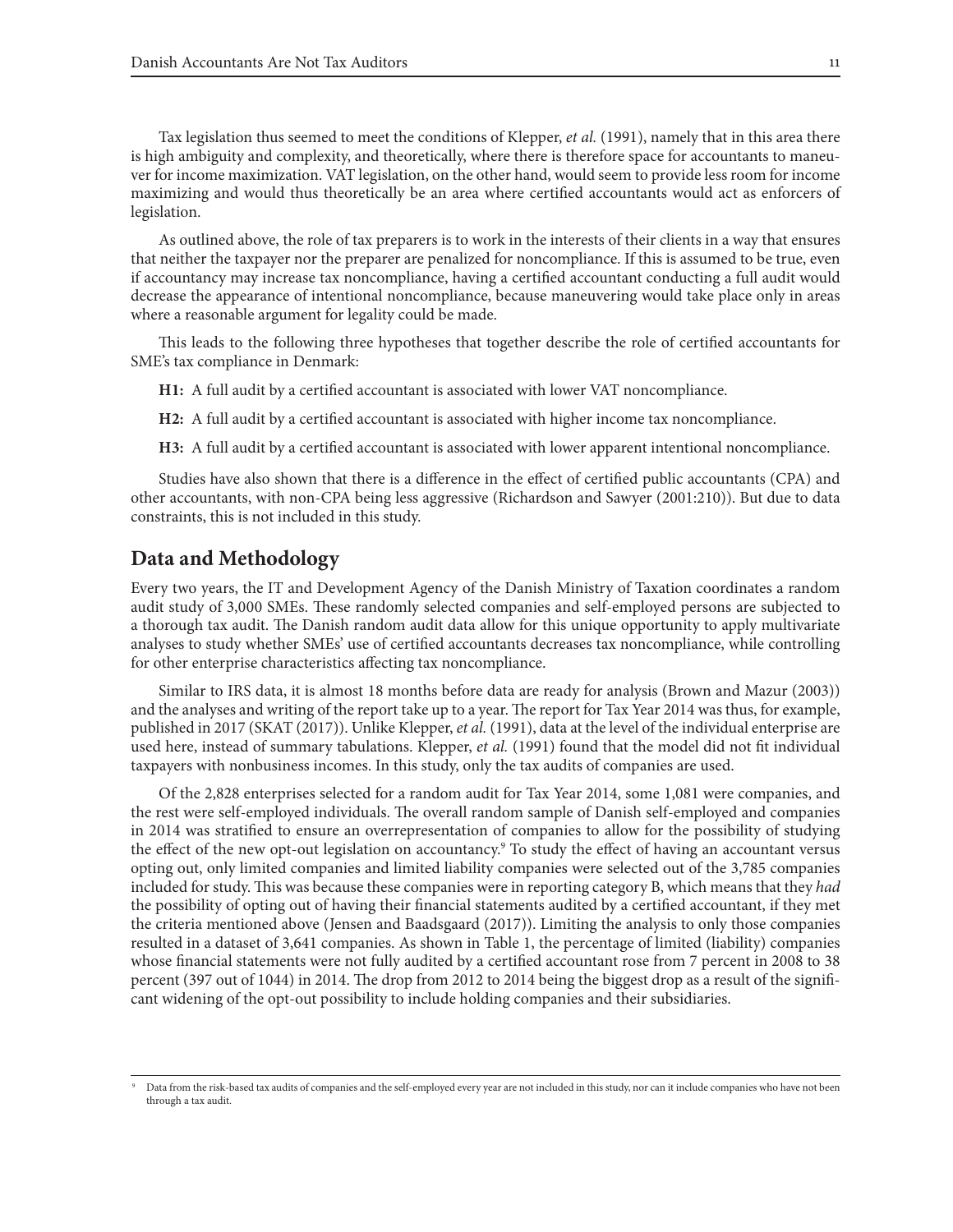#### **TABLE 1. Number of limited companies and limited liability companies with audited financial statements or an extended review in random audit data, by selected years, Tax Years 2008–2014**

| <b>Item</b>                                                  | 2008         | 2010            | 2012         | 2014         | <b>Total</b> |
|--------------------------------------------------------------|--------------|-----------------|--------------|--------------|--------------|
| Financial statements not fully audited                       | 53<br>(7%)   | 91<br>$(10\%)$  | 143<br>(16%) | 397<br>(38%) | 684          |
| Financial statements fully audited by a certified accountant | 755<br>(93%) | 777<br>$(90\%)$ | 778<br>(84%) | 647<br>(62%) | 2,957        |
| Total                                                        | 808          | 868             | 921          | 1.044        | 3,641        |

SOURCE: Danish Ministry of Taxation, random audit studies

Not all these companies were able to opt out of having their financial statements audited, because they were too large. Because of the stricter regulations in 2008 and 2010, very few companies were able to opt out of accountancy in those years. In 2012, of the 576 companies that could opt out of full auditing, 20 percent did so, while in 2014, some 44 percent of the 897 companies that could opt out did so. (Note that these percentages are not shown in Table 1.)

The Danish random audit study on income tax and VAT compliance contains the objective enterprise characteristics used to determine the possibility of opting out of having a financial audit: number of employees, turnover, the total balance sheet, and whether the company is a holding company. An opt-out variable  $(0/1)$  was thus created with these characteristics, accounting for the change in the opt-out rules over the time span. The variable was constructed using the following criteria:

- In 2008 and 2010, only companies whose balance sheet total was less than 1.5 million DKK and whose turnover was less than 3 million DKK could opt out.
- In 2012, companies could not opt out if they were a holding company or if two of the following conditions were met: (1) turnover was greater than 8 million DKK; (2) balance sheet total was greater than 4 million DKK; or (3) they have 12 or more employees.
- In 2014, the same conditions applied as in 2012, but now holding companies could also opt out if they met the above criteria.

For constructing the variable, random audit data were combined with data from the companies' financial statements to include the companies' self-reported eligibility for opt-out. This was done because the opt-out rules span over a 2-consecutive-year period, but unfortunately the random audit data included data only for the current year. Although there were unlikely to be significant changes over a 1-year period in the turnover or balance sheet total, for example, using the additional check of the self-reported data gave further reassurance.

Combining these variables into one opt-out variable reflects the intention of the legislation: that smaller companies should be able to opt out, but not larger companies. The rationale is that large companies should not be able to opt out because their conditions are so complex that they necessitate the oversight of a certified accountant. The creation of the variable reflects how the legislation has slightly changed over the time period, but it still reflects small (opt-out = 0) versus large companies (opt-out=1). Including all variables into one also represents the idea that turnover, number of employees, and balance sheet total all reflect the same underlying factor: company size. The relatedness of the variables becomes obvious in the correlations between them. For example, the Pearson correlation between the number of employees and turnover is 0.74. Combining into one variable thus addresses problems of multicollinearity that would arise if including all company complexity variables into one regression. At the same time, it ensures a parsimonious model.

Including a variable for company complexity is essential in a regression explaining compliance. In every random audit study conducted by the Danish Ministry of Taxation, the size of an enterprise strongly influences tax compliance. Kleven, *et al.* (2016) also stresses the importance of the size of an enterprise for tax compliance. As companies' turnover, number of employees, and the balance sheet total increases, the tax code becomes ever more complicated, and tax compliance becomes more challenging. Holding companies are also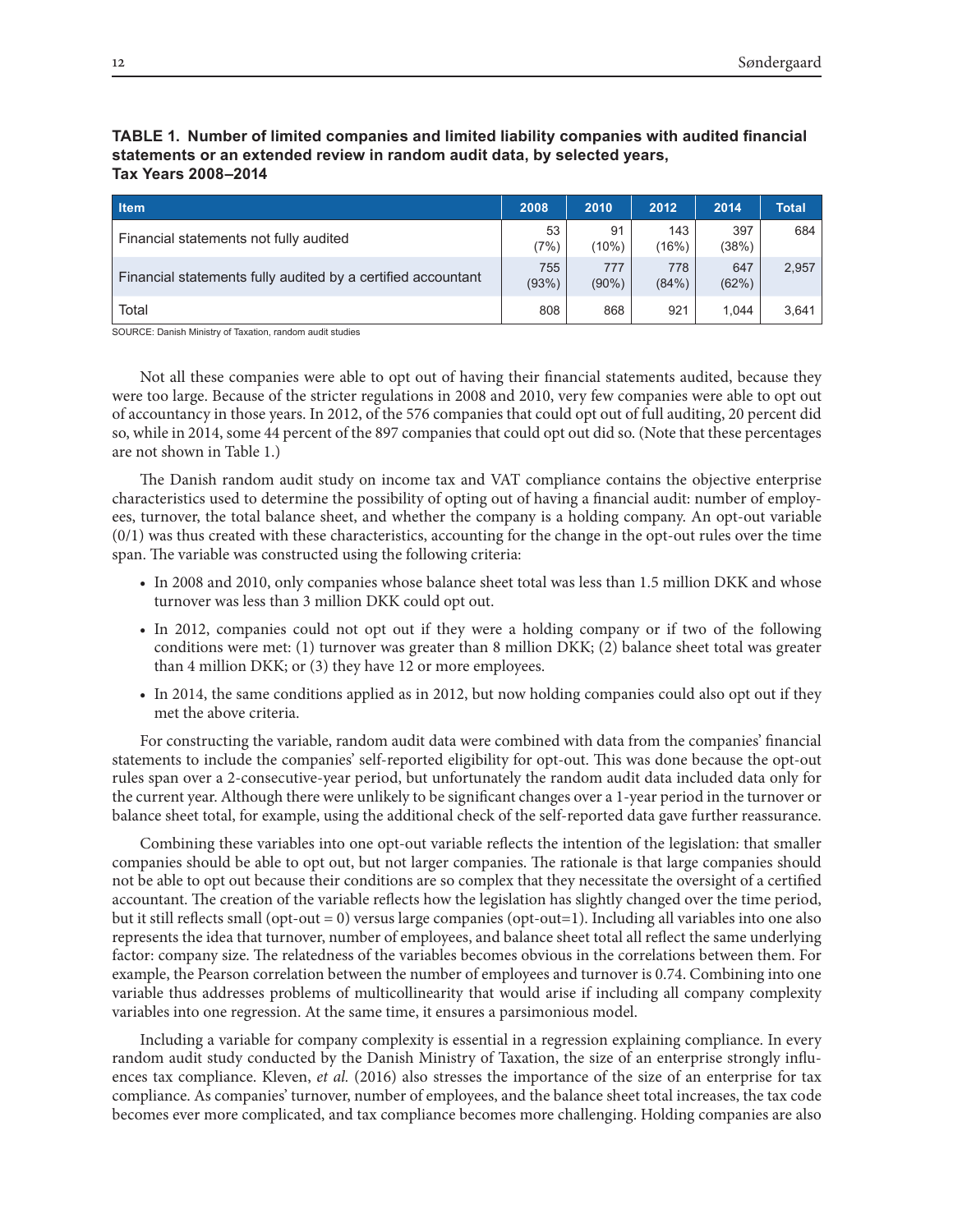consistently found to have better tax compliance than other companies. It is therefore important to control for these variables in any study of tax compliance.

The Danish Ministry of Taxation also consistently finds an influence of industry/sector on tax compliance. In several of its random audit studies, the trade industry and the farming industry have the largest tax gaps, while hotels and restaurants are shown to have the highest proportion of intentional noncompliers. In addition, in the experience of the Danish Ministry of Taxation, older companies also (continue to) use accountants, perhaps out of habit, even if they are not required to have one. Sector and age should therefore also be included in studying tax compliance.

Richardson and Sawyer (2001) call for more tax compliance studies using regression analysis. The difficulty is, of course, often the lack of randomly selected data, as also pointed out by Hanlon, Mills, and Slemrod (2005). The present study responds to that call, being able to use data with randomly selected tax audits in Denmark and using regression to predict the likelihood of an error in reported taxes and VAT.

In the Danish Ministry of Taxation's random audit studies, individual case workers make an overall assessment of the intentionality of the VAT and income tax errors committed by a company. They use a specially designed flow diagram to determine the intentionality of the noncompliance overall (see Figure A1 in the Appendix). Rating a company 0–2 (red to yellow) means that the caseworker judges a company to be making intentional errors. These are often large errors that are in the company's favor. Ratings 3–6 (green to white) are reserved for unintentional errors including, for example, small oversights or instances of overpaying. See Figure A1 in the Appendix for further information about the flow chart and rating scale. Using these data makes it possible to compare the intentionality of the noncompliance across companies.

| <b>Item</b>               |                                              | <b>Mean</b> | <b>SD</b>                | <b>Min</b>   | <b>Max</b>   | N    |
|---------------------------|----------------------------------------------|-------------|--------------------------|--------------|--------------|------|
| Dependent variables       |                                              |             |                          |              |              |      |
| VAT noncompliance         |                                              | 0.38        | $\overline{\phantom{0}}$ | 0            | 1            | 2107 |
|                           | Income tax noncompliance                     | 0.47        | $\overline{a}$           | $\Omega$     | 1            | 3641 |
| Intentional noncompliance |                                              | 0.09        | $\overline{a}$           | $\mathbf 0$  | 1            | 3641 |
| Independent variables     |                                              |             |                          |              |              |      |
|                           | Financial audit by a certified accountant    | 0.81        | $\overline{\phantom{0}}$ | $\Omega$     | 1            | 3641 |
| Tax year: 2008            |                                              | 0.22        |                          | $\Omega$     | 1            | 3641 |
| 2010                      |                                              | 0.24        | $\overline{\phantom{0}}$ | 0            | 1            | 3641 |
| 2012                      |                                              | 0.25        |                          | 0            | 1            | 3641 |
| 2014                      |                                              | 0.29        |                          | 0            | 1            | 3641 |
| Sector:                   | Farming, forestry, and fisheries             | 0.01        | $\overline{a}$           | $\Omega$     | 1            | 3641 |
|                           | Industry, mineral extraction, and utilities  | 0.05        |                          | $\Omega$     | 1            | 3641 |
|                           | Construction                                 | 0.08        |                          | $\Omega$     | 1            | 3641 |
|                           | Trade and transport                          | 0.18        |                          | $\Omega$     | 1            | 3641 |
|                           | IT and communication                         | 0.04        |                          | $\Omega$     | 1            | 3641 |
|                           | Finance and insurance                        | 0.21        |                          | $\mathbf{0}$ | $\mathbf{1}$ | 3641 |
|                           | Property sale and rental                     | 0.09        | $\overline{\phantom{0}}$ | $\Omega$     | 1            | 3641 |
|                           | <b>Business services</b>                     | 0.13        |                          | 0            | 1            | 3641 |
|                           | Public administration, education, and health | 0.02        |                          | 0            | 1            | 3641 |
|                           | Culture, leisure, and other services         | 0.01        |                          | $\Omega$     | $\mathbf{1}$ | 3641 |
|                           | Undefined sector                             | 0.18        | $\overline{a}$           | $\Omega$     | $\mathbf{1}$ | 3641 |
| Opt-out possibility       |                                              | 0.71        | $\overline{a}$           | 0            | 1            | 3641 |
| Log of age of enterprise  |                                              | 1.88        | 0.98                     | 0.00         | 4.73         | 3495 |

#### **TABLE 2. Descriptive statistics**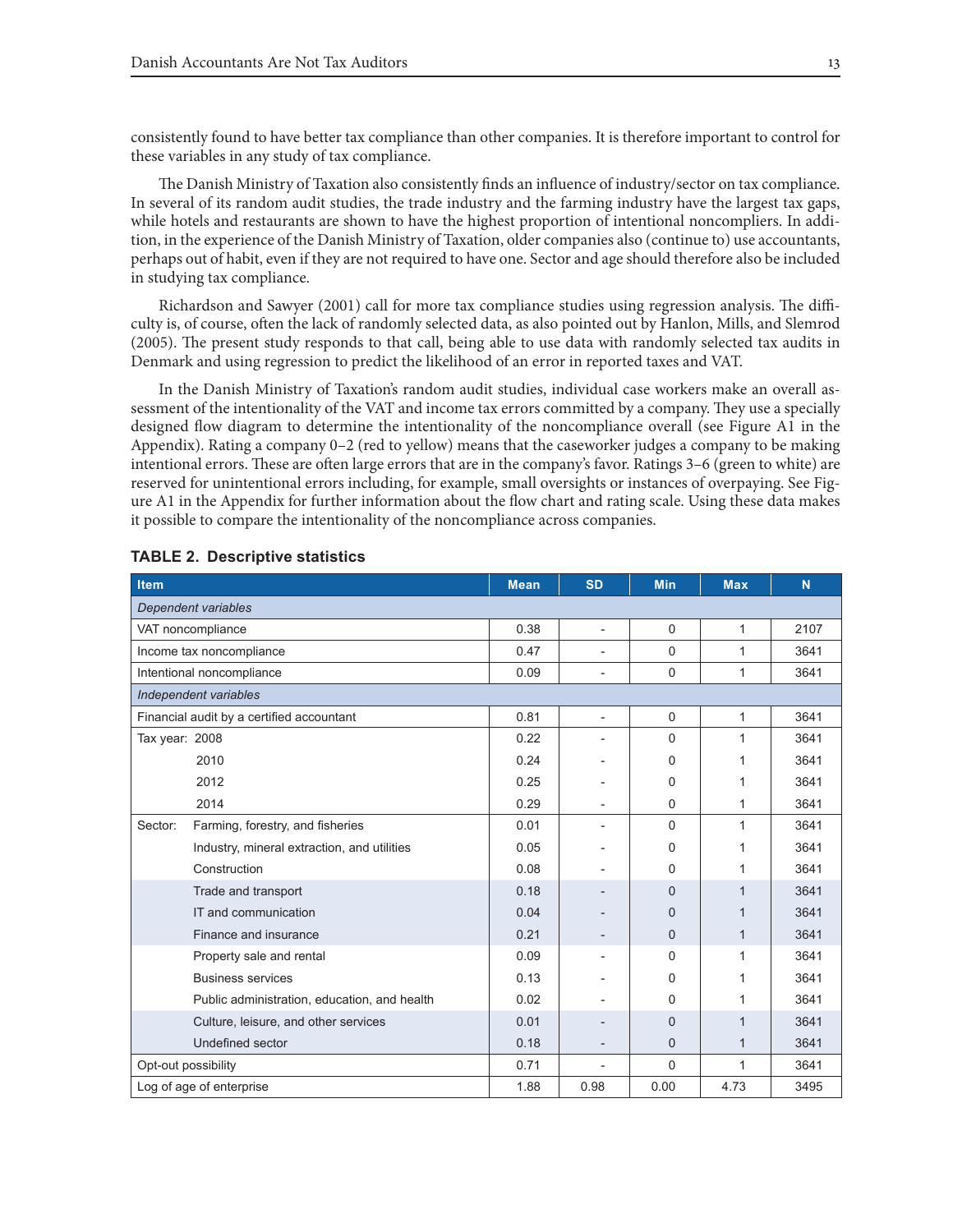Table 2 shows the descriptive statistics of all the variables used. The first variable is VAT noncompliance. This variable is applicable only for companies that are VAT liable, meaning 2,107 companies. Of these companies, 38 percent were VAT noncompliant. Income tax noncompliance applies to all 3,641 companies in the dataset; of these, 47 percent were tax noncompliant. Intentional noncompliance, meaning a rating of 0-2 on the scale described above, is also included as a dependent variable. Table 2 shows that over the four studies, 9 percent of these limited companies and limited liability companies were judged by the tax auditors to be intentionally noncompliant. These three dependent variables are binary variables, so logistic regression is therefore appropriate for the analyses.

The independent variables included in the analysis are also shown in Table 2. The key variable is the financial audit variable, which is a dummy variable indicating whether the company has had its financial statement fully audited by a certified accountant. The table shows that this is the case for 81 percent of companies. This variable is derived from the company's annual financial statements, where it is indicated whether and what type of assistance the company has had from an accountant. This variable indicates whether the company has had a *full* financial audit by a certified accountant. This is the most encompassing role for an accountant in Denmark. Many companies have types of assistance from an accountant, e.g., a review or assistance from a noncertified accountant. This variable, thus, compares a full audit with lesser assistance from an accountant, and (in fewer cases) no assistance. See footnote 11 for results of analyses conducted comparing having assistance versus not having assistance from a certified accountant.

As shown in Table 1, there is considerable variation over the time period in the proportion of companies that have full financial audits by a certified accountant, also because of changes in legislation. Dummy variables for the tax year are thus included, and as Table 2 shows, there is an even distribution of companies over time.

The company industry/sector is included with dummy variables representing 10 different sectors as well as "undefined."<sup>10</sup> Finance and insurance are the biggest sector with 21 percent of companies, likely because all holding companies are grouped into this category, followed by trade and transport (including for example all shops and supermarkets) and undefined with 18 percent of companies. The age of the company is included as the log of the continuous variable ranging from 1 to 5.73 ("1" being added to the variable before taking the log), the actual ages of the companies range from 0 to 113 years with a mean of 9.84. Note that there are some missing data on this variable, but they are less than 5 percent and should therefore not affect the results. Note also that separate analyses were conducted with age included as categorical variables because reports by the Danish Ministry of Taxation (SKAT (2017)) show that there is a U-shaped effect of age on tax companies (see categories in Appendix Table A1). The overall results were comparable, however, and for ease, enterprise age is therefore included as a continuous variable.

All analyses were also conducted on data where only companies that *could* opt out were included, and the results were comparable.

Appendix Table A1 shows the effect of all the included variables in categorical format on the likelihood of a company having a financial audit by a certified accountant and on having the ability to opt out. Both models show firstly that significantly more companies could—and did—opt out in 2014 than in 2008. The first model shows that all variables, except for the total balance sheet, are associated with the likelihood of having a financial audit. It shows, for example, that companies in the finance and insurance sector are associated with a higher likelihood of having their financial statements audited than companies in public administration, health, and education, while companies in trade and transport have a lower likelihood. The second model shows naturally that companies with a small number of employees have a higher likelihood of being able to opt out. It also shows that age is associated with the possibility to opt out, which is logical, as turnover and balance sheet totals increase as the company ages.

<sup>&</sup>lt;sup>10</sup> In Denmark, companies self-select their sector code when they register the company. Until 2017, it was possible to select "undefined."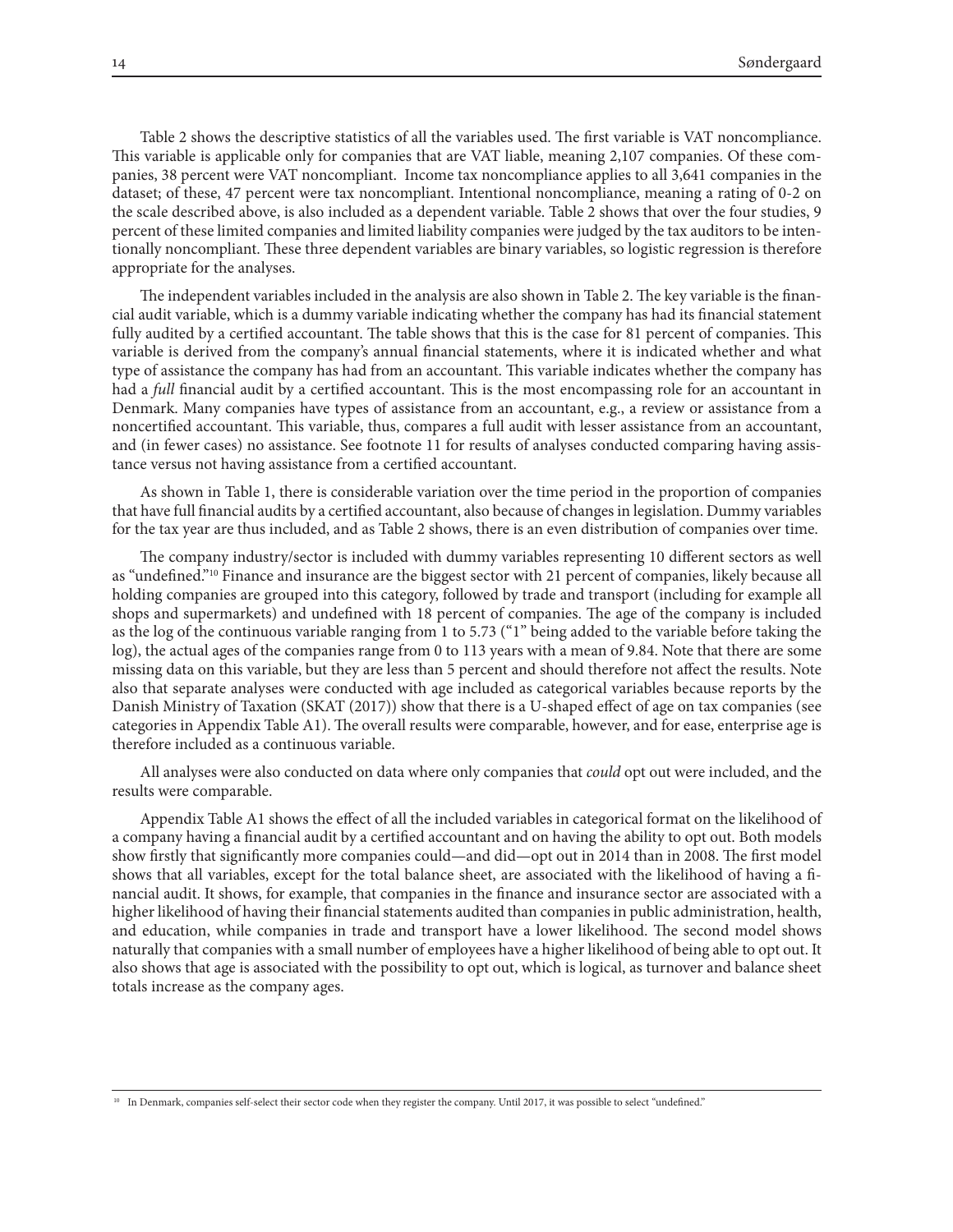# **Results**

Table 3 shows the results of the binary logistic regression analyses with the three dependent variables: likelihood of VAT noncompliance, the likelihood of income tax noncompliance, and the likelihood of intentional noncompliance. All analyses are conducted using SAS Enterprise Guide version 7.1.

#### **TABLE 3. Likelihood of Danish SMEs in Financial Years 2008–2014 to be income tax and VAT noncompliant and to be categorized as being intentionally noncompliant**

| <b>Dependent variable:</b>                                                 | Model 1.<br><b>Likelihood of VAT</b><br>noncompliance |           | Model 2.<br><b>Likelihood of</b><br>income tax<br>noncompliance |           | Model 3.<br><b>Likelihood of inten-</b><br>tional noncompliance |           |
|----------------------------------------------------------------------------|-------------------------------------------------------|-----------|-----------------------------------------------------------------|-----------|-----------------------------------------------------------------|-----------|
|                                                                            | <b>Estimate</b>                                       | <b>SE</b> | <b>Estimate</b>                                                 | <b>SE</b> | <b>Estimate</b>                                                 | <b>SE</b> |
| Intercept                                                                  | $0.44***$                                             | 0.03      | $0.86***$                                                       | 0.02      | $-1.01***$                                                      | 0.03      |
| <b>Financial audit =1</b>                                                  | $-0.05***$                                            | 0.01      | $0.15***$                                                       | 0.01      | $-0.62***$                                                      | 0.01      |
| 2010<br>Year (ref: 2008)                                                   | $-0.25***$                                            | 0.01      | $-0.07$ ***                                                     | 0.01      | 0.00                                                            | 0.01      |
| 2012                                                                       | 0.01                                                  | 0.01      | $0.02***$                                                       | 0.01      | $0.05***$                                                       | 0.01      |
| 2014                                                                       | $0.27***$                                             | 0.01      | $0.32***$                                                       | 0.01      | $-0.34***$                                                      | 0.01      |
| Sector (ref: Public administration, education, and health)<br>Construction | $-0.21$ ***                                           | 0.03      | $-0.15***$                                                      | 0.02      | $0.08***$                                                       | 0.03      |
| Property sale and rental                                                   | $-1.10***$                                            | 0.03      | $-1.07***$                                                      | 0.02      | $-0.27***$                                                      | 0.03      |
| <b>Business services</b>                                                   | $-0.54$ ***                                           | 0.03      | $-0.61***$                                                      | 0.02      | $0.32***$                                                       | 0.03      |
| Finance and insurance                                                      | $-0.77$ ***                                           | 0.03      | $-1.86***$                                                      | 0.02      | $-1.06***$                                                      | 0.03      |
| Trade and transport                                                        | $-0.28$ ***                                           | 0.02      | $-0.40$ ***                                                     | 0.02      | $0.25***$                                                       | 0.03      |
| Industry, mineral extraction, and utilities                                | $-0.55***$                                            | 0.03      | $-0.57***$                                                      | 0.02      | $-0.89***$                                                      | 0.04      |
| IT and communication                                                       | $-0.29$ ***                                           | 0.03      | $-0.65$ ***                                                     | 0.02      | $0.16***$                                                       | 0.03      |
| Culture, leisure and other services                                        | $-0.38***$                                            | 0.03      | $-0.98$ ***                                                     | 0.03      | $0.10***$                                                       | 0.04      |
| Farming, forestry, and fisheries                                           | $-0.10***$                                            | 0.03      | $-0.52***$                                                      | 0.03      | $-0.20***$                                                      | 0.04      |
| Undefined sector                                                           | $0.19***$                                             | 0.05      | $-1.92***$                                                      | 0.02      | $-1.03***$                                                      | 0.03      |
| Opt-out possibility =1                                                     | $-0.43$ ***                                           | 0.01      | $-0.27***$                                                      | 0.01      | $-0.07***$                                                      | 0.01      |
| Log of age of company                                                      | $-0.07$ ***                                           | 0.00      | $0.03***$                                                       | 0.00      | $-0.25***$                                                      | 0.00      |

 $**p<.001$ 

In terms of the effect of having a certified accountant fully audit a company's financial statements, Model 1 shows support for **H1**, namely that having an accountant is associated with a decrease in the likelihood of VAT noncompliance. The odds ratio is 0.96, meaning that companies with a certified accountant are 4.5 percent less likely to make VAT errors than companies that have not had their financial statements fully audited by a certified accountant. It appears that VAT is something that accountants can help companies with, or according to theory, is so unambiguous that there is no room for strategic maneuvering or errors.

Model 2, on the other hand, shows that having a full audit by a certified accountant is associated with an increase in the likelihood of income tax noncompliance. The odds ratio is 1.16, meaning that companies with a certified accountant are 15.8 percent more likely to have errors in their taxes. This supports **H2** and is in line with the theory that taxation legislation leaves enough ambiguity for tax preparers to push the limits of compliance and maneuver for income maximization.<sup>11</sup>

<sup>11</sup> Additionally, separate analyses are also run for 2012 and 2014, where data was available not just for whether companies had full audit, but also whether they simply used an accountant. As mentioned above, only 13 percent of companies that could opt out in 2014 chose to opt of out of using a certified accountant entirely. The results for this alternative study showed that there is a lower likelihood of VAT and income tax noncompliance for companies that simply have an accountant. The likelihood of VAT noncompliance decreased much more than the likelihood of income tax noncompliance, however: -47.7 percent versus -15.2 percent. These results thus support the finding that there is a difference in the effect of accountancy for VAT and income tax, but it is unclear why a full audit would result in significantly higher likelihood of income tax noncompliance, while having an accountant is associated with lower income tax compliance. This could usefully be an area for further study.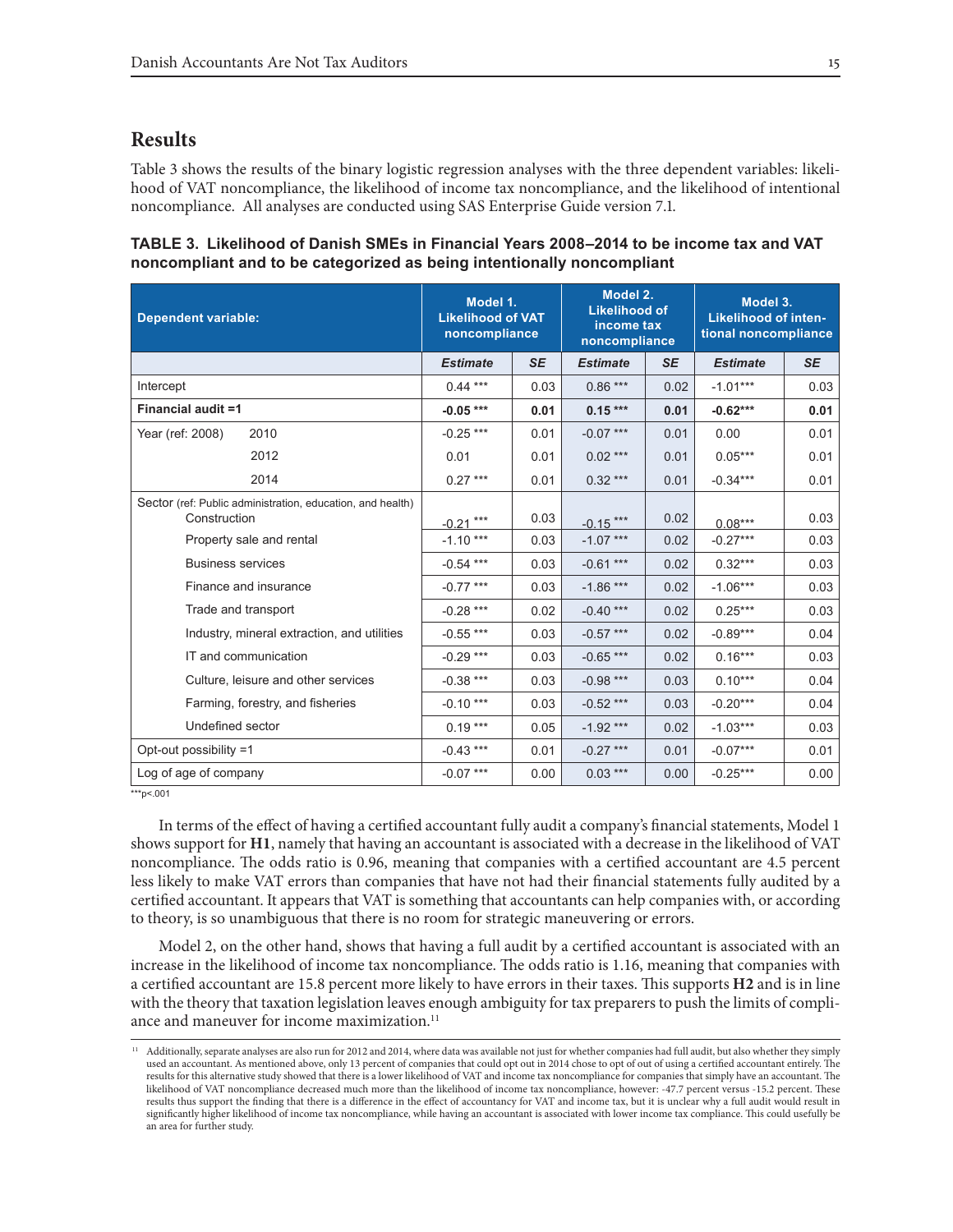Lastly, Model 3 shows that an SME having its financial statement audited by a certified accountant is associated with a decrease in the likelihood of that company being categorized as intentionally noncompliant. The odds ratio is 0.54, meaning that companies with a certified accountant are 46.3 percent less likely to be judged as intentionally noncompliant. This supports **H3** and indicates that although certified accountancy may be associated with income tax noncompliance, it is done in such a way that the company is not judged as being intentionally noncompliant.

The models further show that companies with the opt-out possibility have lower noncompliance than companies without the opt-out possibility (35 percent lower likelihood of VAT noncompliance and 23.6 percent lower likelihood of income tax noncompliance). This means that smaller companies have higher compliance, which is in line with the descriptive results of the Danish random audit studies (SKAT (2017)). It is also in line with the intention of the legislation, namely that smaller companies should be able to opt out of accountancy.

In terms of the control variables, the variables for tax years show lower noncompliance in 2008 than in 2010 (22 percent lower likelihood of VAT noncompliance), but greater likelihood of noncompliance in 2014 versus 2008 (30.4 percent greater likelihood of VAT noncompliance). In terms of age, Model 1 shows a lower likelihood of VAT noncompliance associated with the log of the age of the company (6.6 percent lower likelihood), while Model 2 shows a higher likelihood of income tax noncompliance (3 percent higher likelihood). In terms of sector, it shows that there are wide differences in compliance across sectors, which is in line with descriptive results of the Danish random audit studies (SKAT (2017)).

#### *Examining the Possible Selection Bias*

In the above analyses, what is studied is the *association* between a full financial audit and tax/VAT noncompliance. Although the models control for the size and the (time-varying) possibility to opt out, the models cannot definitively show that accountancy *causes* noncompliance. This is because among the companies that were able to opt out of a full financial audit, the choice to have a full audit was made entirely by the company itself. There may therefore be an issue of self-selection in the model, which means that it is not possible to distinguish the effect of a full financial audit from the selection effect. A way to address this is by examining the effect of accountancy comparing those companies just under the opt-out limit with those of a slightly larger size, who do not have the opt-out possibility.

Although the opt-out possibility is legally construed using several indicators, for this grouping, only net turnover is used, knowing that company size variables are correlated. As shown in Table 4, two groups were created: one with companies with a turnover from 50 percent below the turnover limit up until the turnover limit and another group with companies with a turnover at the opt-out limit up until 50 percent above the turnover limit.

#### **TABLE 4. Number of limited companies and limited liability companies with a net turnover between 1.5-3 million in 2008 and 2010 and 4-12 million in 2012-2014 (including holding companies in 2014)**

| <b>Item</b>                                                                                              | 2008 | 2010 | 2012 | 2014 | Total |
|----------------------------------------------------------------------------------------------------------|------|------|------|------|-------|
| Number of companies with a turnover from 50 percent below the turnover<br>limit up to the turnover limit | 28   | 40   | 26   | 22   | 116   |
| Number of companies with a turnover at the opt-out limit up to 50 percent<br>above the turnover limit    | 51   | 61   | 53   | 78   | 243   |
| Total                                                                                                    | 79   | 101  | 79   | 100  | 359   |

As shown in Table 4, the two groups, as well as the overall N, are small so the power of statistical tests is therefore limited. These results are therefore less robust than the results shown in Table 3. Running a logistic regression on these data, with the same independent variables as before, but without the opt-out possibility variable, shows that companies 50 percent under the opt-out limit are 38 percent less likely to be VAT non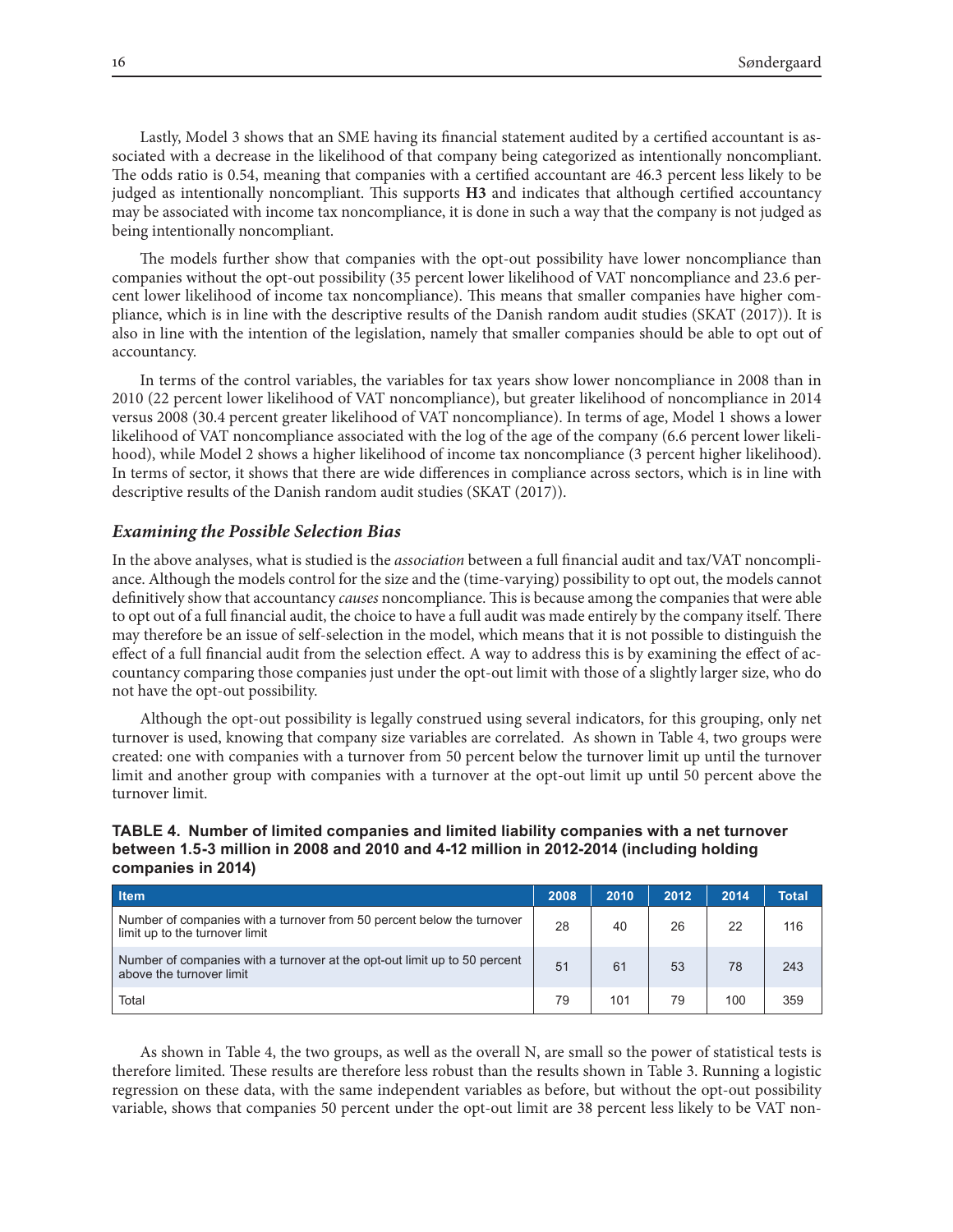compliant, 47 percent less income tax noncompliant and 4 percent less likely to be deemed as intentionally noncompliant. This is in line with the results that larger companies are more likely to be noncompliant than smaller companies.

When looking at the effect of a full financial audit only for these two groups, the results firstly show that a full financial audit means a 34 percent lower likelihood of VAT noncompliance. This is in line with the results of Table 3. Unlike the results of Table 3, however, using data for only these two groups shows that a full financial audit is associated with a 12 percent *lower* likelihood of income tax noncompliance. This result indicates that a full audit is associated with a *less* positive effect on income tax compliance than for VAT noncompliance, but not the effect shown in the previous models, namely that accountancy *increases* income tax noncompliance. The results for the effects on intentional noncompliance do have the same results as those in Table 3; showing that a full audit is related to a 17 percent lower likelihood of being deemed as intentionally noncompliant.

These results thus still provide support for the enforcer/ambiguity-exploiter, namely that accountants work in the interest of their clients by decreasing the appearance of intentional errors. Also, it shows that within the relatively straightforward framework of VAT, a full financial audit can aid in decreasing VAT errors. Using these data does provide less strong evidence for the ambiguity-exploiter model, but it does show that where there is more ambiguity, a full audit has less of a positive influence on compliance.

These analyses addressing the possible self-selection problem of the data show that the overall results of the effect of accountancy on intentional noncompliance and a difference between VAT and income tax appear sound. But the small N of these additional analyses means that the possibility of self-selection is an area that could usefully be further explored using alternative methods or a larger sample.

### **Conclusion and Discussion**

This study sought to determine the effect of a full audit of financial statements by certified accountants on the tax noncompliance of small and medium-sized enterprises in Denmark. Using data from the IT and Development Agency of the Danish Ministry of Taxation's random audits from 2008-2014, it found that there is a difference in the effect of certified accountancy on income tax versus VAT noncompliance. A full audit of a company's financial statement by a certified accountant is associated with a decrease in the likelihood of VAT noncompliance, but an increase in the likelihood of income tax noncompliance. Although certified accountancy is associated with a higher likelihood of income tax noncompliance, it is also associated with a lower likelihood of *intentional* noncompliance.

The paper thus firstly finds support for the theory of Klepper, *et al.* (1991), namely that in more ambiguous income tax legislation, accountants can act as ambiguity-exploiters, but within the more limiting confines of VAT legislation, they act as VAT-enforcers. Secondly, the results support the claim that Klepper, *et al.* (1991) make, specifically that accountants work mainly in the interests of their clients. They aid in income maximization where there is room to do so, but they do so in a way that does not appear as intentional noncompliance.

The results of this paper very much invite further inquiry examining the selection effect integral in the paper. The paper partially examines the self-selection integral in the research design with a comparison of groups, but this could be extended by using an instrumental variable or two-stage least squares approach, but a more direct approach would be to use mixed methods. Richardson and Sawyer (2001) argue for the combination of different methodologies in the study of tax compliance. One possibility for furthering this study could be combining the study's regression analysis with questionnaire studies such as those in the study by Barker and Noonan (1996) of Irish accountants. In this way, it would also be possible to study the type of accountancy selected, even the choice of accountancy firm and thus disentangle the exact mechanism for why accountancy increases income tax noncompliance, while decreasing VAT noncompliance and intentional noncompliance. It may be that this is not because of different levels of ambiguity in legislation, as proposed by the theory of Klepper, *et al.* (1991), but rather that Danish accountants do not have the expertise to understand and aid in income tax compliance while they do have the expertise to aid in VAT compliance. The introduction of the new and separate income tax and VAT check mentioned above could indicate that this may be the case. With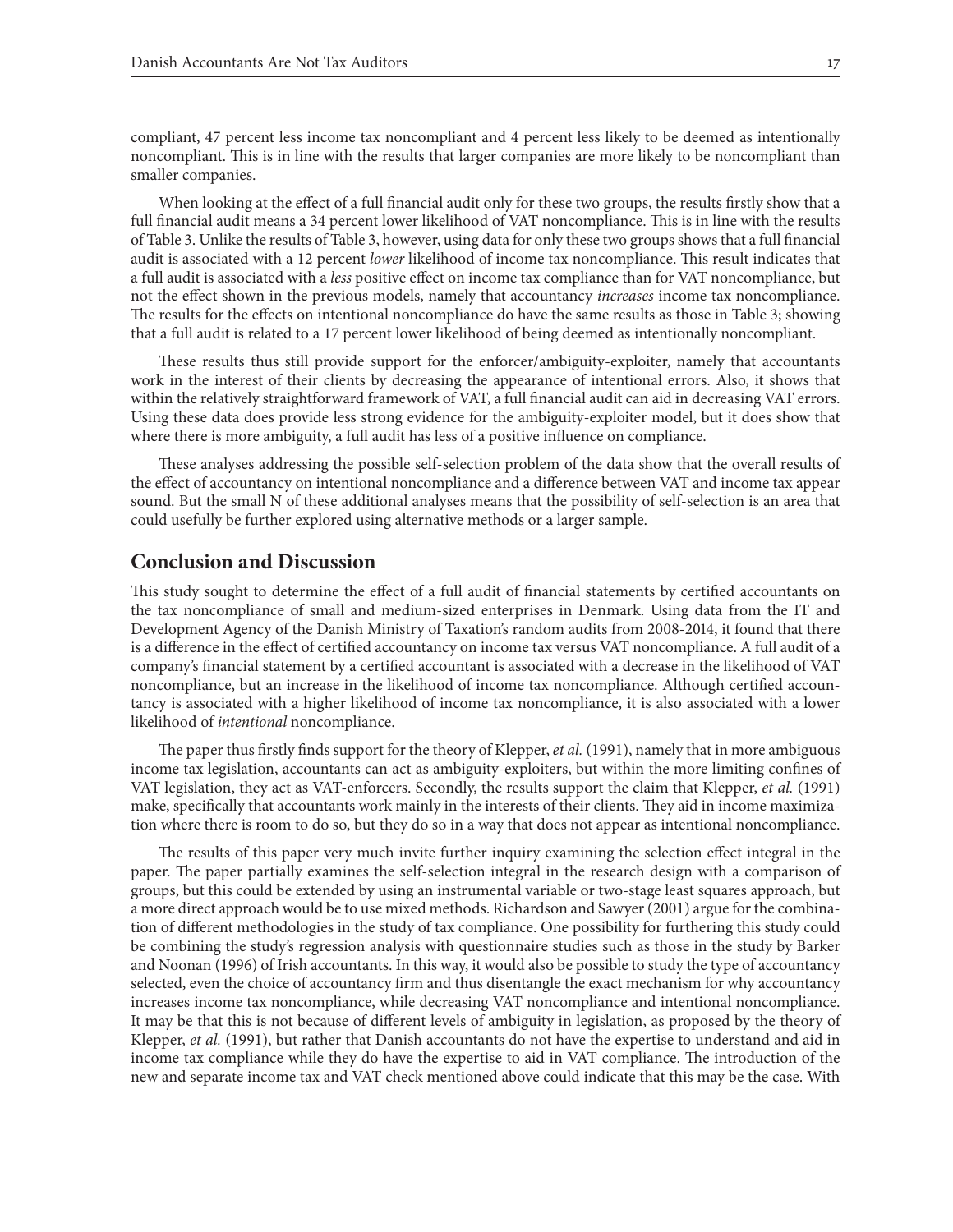these additional methods, it would also be possible to disentangle the difference in the effect of having a certified accountant fully auditing a company's financial statement versus a company just having the assistance of an accountant.

This paper is thus a starting point for examining what role accountants have in income tax and VAT compliance in Denmark. This research is surely important for tax administrations and for the political discussions on the easing of the accountancy standards. The possible maneuvering of Danish accountants could, for example, be an argument for simplification or stabilization of income tax legislation to minimize this possibility. But the paper also provides insight in the field of tax compliance research as it addresses the disputed link between compliance costs and tax compliance. And, as pointed out by Klepper, *et al.* (1991) and Lederman (2007:743), the possible dual role of third-party agents may also extend beyond tax law and could therefore usefully be explored in other legal fields.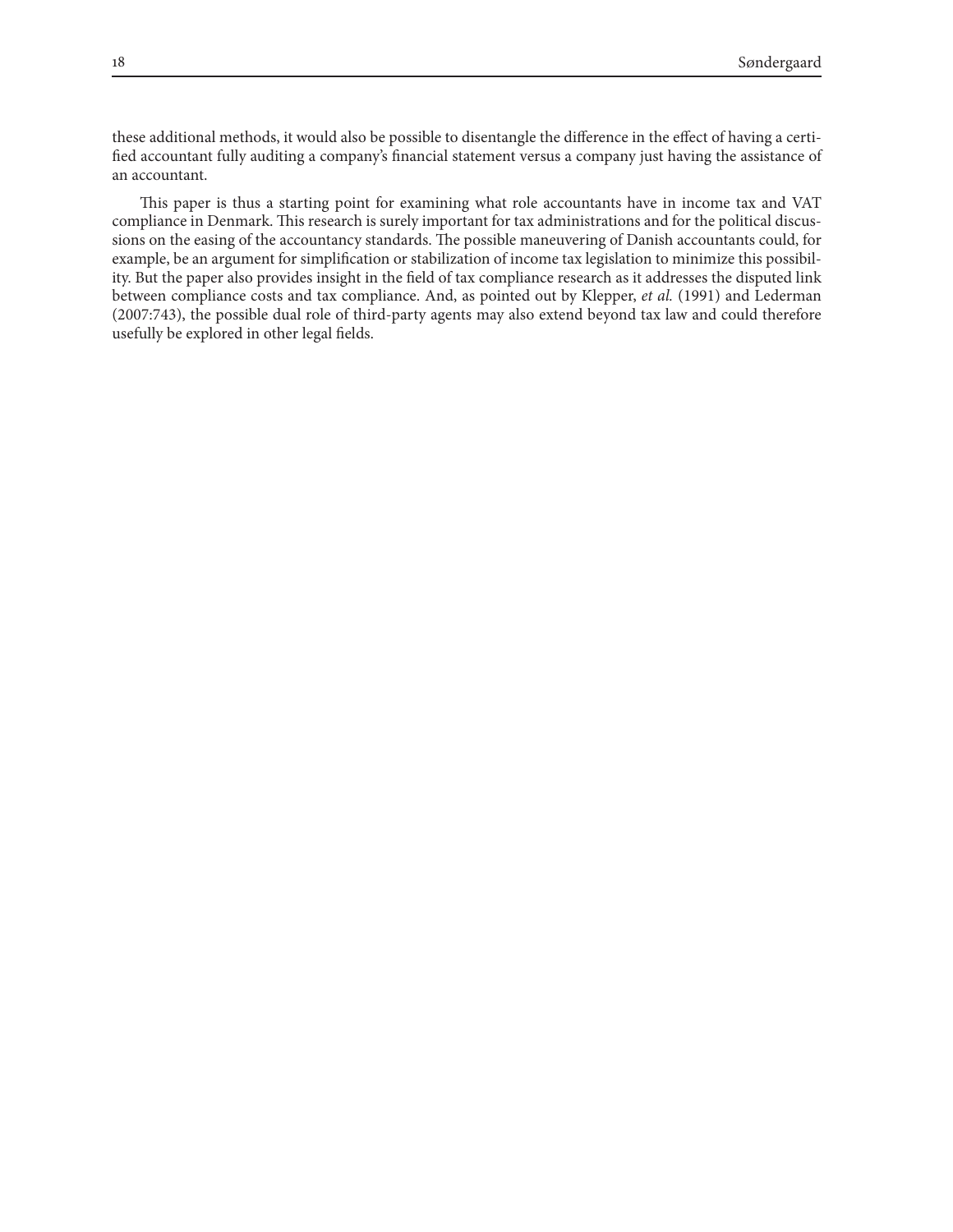# **References**

- Abdul-Jabbar, H., and J. Pope. (2008). Exploring the relationship between tax compliance costs and compliance issues in Malaysia. *Journal of Applied Law and Policy*, 1.
- Barker, P., and C. Noonan. (1996). Small Company Compliance with Accounting Standards: The Irish Situation. *DCU Business School Research Paper Series*. Paper No. 10.
- Bentsen, K. H. (2016). The Role of Accountants in Personal Income Tax Avoidance. Unpublished master thesis. University of Copenhagen.
- Boning, W. C., J. Guyton, R. H. Hodge, J. Slemrod, and U. Troiano. (2018). Heard It Through the Grapevine: Direct and Network Effects of a Tax Enforcement Field Experiment (No. w24305). National Bureau of Economic Research.
- Brown, R. E., and M. J. Mazur. (2003). IRS's comprehensive approach to compliance measurement. *National Tax Journal*, 689-700.
- Hanlon, M., L. Mills, and J. Slemrod. (2005). An Empirical Examination of Corporate Tax Noncompliance. *Ross School of Business Working Paper Series*. Working Paper No. 1025.
- Hansford, A., and J. Hasseldine. (2012). Tax compliance costs for small and medium sized enterprises (SMEs): the case of the UK. *eJournal of Tax Research. 10:2. 288–303.*
- Jensen, T. V., and T. Baadsgaard. (2017). Anmærkninger fra revisor og mistede oplysninger ved fravalg af revision—analyse af selskabernes 2016-årsregnskaber. *FSR Analyse,* October 2017.
- Juul, M. (2017). Skattelovgivningens omfang og kompleksitet. *Justitia*, December 2017, accessed via http:// justitia-int.org/wp-content/uploads/2017/11/Analyse\_Skattelovgivningens-omfang-og-kompleksitet.pdf, on January 4, 2018.
- Klepper, S., M. Mazur, and D. Nagin. (1991). Expert intermediaries and legal compliance: the case of tax preparers. *Journal of Law & Economics, 34. 205–229.*
- Kleven, H. J., C. T. Kreiner, and E. Saez. (2016). Why can modern governments tax so much. An Agency Model of Firms as Fiscal Intermediaries. *Economics*, 83, 219–246.
- Lederman, L. (2007). Statutory Speed Bumps: The Roles Third Parties Play in Tax Compliance. *Stanford Law Review*, 60, 695–743.
- Ramsløv, K. A. (2003). Øget fokus på momsretten. Djøf Forlag, I B. R. Iversen (red.), Juridiske emner ved Syddansk Universitet 2003 (s. 250–61). København: Djøf Forlag.
- Richardson, M., and A. J. Sawyer. (2001). A taxonomy of the tax compliance literature: further findings, problems and prospects. *Austl. Tax F.,* 16, 137–284.
- Roth, J. A., J. T. Scholz, and A. D. Witte. (eds.). (1989). *Taxpayer compliance: an agenda for research. Vol. I.* Philadelphia, PA: University of Pennsylvania Press.
- SKAT (2016). *Kontrolaktiviteter 2016 Styrket regelefterlevelse på skatteområdet*, accessed via http://www.ft.dk/ samling/20151/almdel/sau/bilag/134/1606688/index.htm on April 6, 2018.
- SKAT (2017). *Virksomhedernes efterlevelse af skattereglerne, indkomståret 2014*, accessed via http://www.ft.dk/ samling/20171/almdel/SAU/bilag/92/1839723.pdf on January 4, 2018.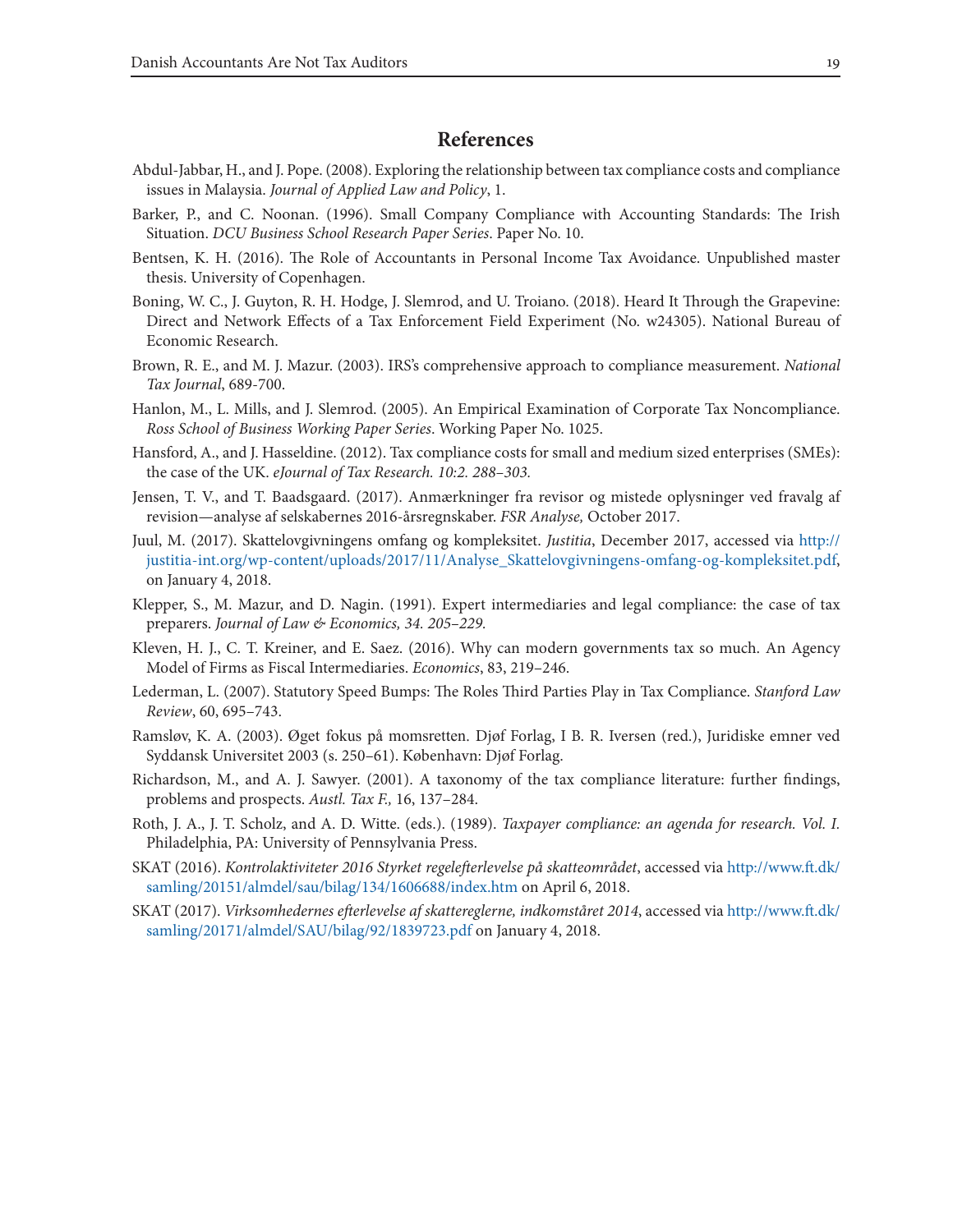# **Appendix**

# **TABLE A1. Likelihood of Danish SMEs in Tax Years 2008–2014 to have a financial audit by a certified accountant or having the opt-out opportunity**

| <b>Dependent variable:</b>                                 | <b>Likelihood of having a</b><br>financial audit by a<br>certified accountant |       | <b>Likelihood of being able</b><br>to opt out |           |  |
|------------------------------------------------------------|-------------------------------------------------------------------------------|-------|-----------------------------------------------|-----------|--|
|                                                            | <b>Estimate</b><br><b>SE</b>                                                  |       | <b>Estimate</b>                               | <b>SE</b> |  |
| Intercept                                                  | $2.38***$                                                                     | 0.03  | $2.04***$                                     | 0.03      |  |
| Year (ref: 2008)                                           |                                                                               |       |                                               |           |  |
| 2010                                                       | $-0.47***$                                                                    | 0.01  | $0.21***$                                     | 0.01      |  |
| 2012                                                       | $-1.15***$                                                                    | 0.01  | 0.01                                          | 0.01      |  |
| 2014                                                       | $-2.52***$                                                                    | 0.01  | $1.74***$                                     | 0.01      |  |
| Sector (ref: Public administration, education, and health) |                                                                               |       |                                               |           |  |
| Construction                                               | $0.08**$                                                                      | 0.03  | $0.08**$                                      | 0.03      |  |
| Property sale and rental                                   | $-0.09**$                                                                     | 0.03  | $-0.24***$                                    | 0.03      |  |
| <b>Business services</b>                                   | $-0.21***$                                                                    | 0.03  | $0.40***$                                     | 0.03      |  |
| Finance and insurance                                      | $-0.02$                                                                       | 0.03  | $-0.09**$                                     | 0.03      |  |
| Trade and transport                                        | $-0.50***$                                                                    | 0.03  | $0.08**$                                      | 0.03      |  |
| Industry, mineral extraction, and utilities                | $-0.48***$                                                                    | 0.03  | $0.25***$                                     | 0.04      |  |
| IT and communication                                       | $-0.48***$                                                                    | 0.03  | $0.36***$                                     | 0.04      |  |
| Culture, leisure, and other services                       | $-0.41***$                                                                    | 0.04  | $0.15***$                                     | 0.04      |  |
| Farming, forestry, and fisheries                           | $-0.80***$                                                                    | 0.03  | $0.18***$                                     | 0.04      |  |
| Undefined sector                                           | $0.12***$                                                                     | 0.03  | $-0.02$                                       | 0.03      |  |
| Age (ref: 0-2)                                             |                                                                               |       |                                               |           |  |
| 3-5 years                                                  | $0.37***$                                                                     | 0.01  | $-0.15***$                                    | 0.01      |  |
| 6-9 years                                                  | $0.53***$                                                                     | 0.01  | $-0.33***$                                    | 0.01      |  |
| $10-19$ years                                              | $0.47***$                                                                     | 0.01  | $-0.40***$                                    | 0.01      |  |
| 20+ years                                                  | $0.29***$                                                                     | 0.01  | $-0.52***$                                    | 0.01      |  |
| Employees (ref: 0)                                         |                                                                               |       |                                               |           |  |
| 1-12 employees                                             | $-0.07***$                                                                    | 0.01  | $-0.08***$                                    | 0.01      |  |
| 13-24 employees                                            | $0.17***$                                                                     | 0.03  | $-1.78***$                                    | 0.02      |  |
| 25-49 employees                                            | $0.14***$                                                                     | 0.03  | $-2.06***$                                    | 0.03      |  |
| 50+ employees                                              | $-0.28***$                                                                    | 0.03  | $-3.22***$                                    | 0.04      |  |
| Turnover (ref: 0)                                          |                                                                               |       |                                               |           |  |
| 1-10,000 kr.                                               | $-0.86***$                                                                    | 0.04  | 1.21                                          | 2.30      |  |
| 10-100,000 kr.                                             | 0.03                                                                          | 0.02  | $0.12***$                                     | 0.03      |  |
| 100-500,000 kr.                                            | $-0.07***$                                                                    | 0.01  | $-0.30***$                                    | 0.02      |  |
| 500,000-1 M kr.                                            | $-0.31***$                                                                    | 0.02  | $0.16***$                                     | 0.02      |  |
| 1-10 M kr.                                                 | $0.51***$                                                                     | 0.01  | $-1.53***$                                    | 0.02      |  |
| 10+ M kr.                                                  | $1.83***$                                                                     | 0.03  | $-4.69***$                                    | 0.03      |  |
| Balance sheet total (ref: 0)                               |                                                                               |       |                                               |           |  |
| 1-10,000 kr.                                               | 10.29                                                                         | 29.18 | $-0.90***$                                    | 0.10      |  |
| 10-100,000 kr.                                             | $0.71***$                                                                     | 0.06  | $-1.18***$                                    | 0.05      |  |
| 100-500,000 kr.                                            | $0.05**$                                                                      | 0.02  | $0.52***$                                     | 0.02      |  |
| 500,000-1 M kr.                                            | $0.22***$                                                                     | 0.02  | $0.27***$                                     | 0.02      |  |
| 1-10 M kr.                                                 | $1.10***$                                                                     | 0.02  | $-2.38***$                                    | 0.01      |  |
| 10+ M kr.                                                  | $1.91***$                                                                     | 0.04  | $-2.82***$                                    | 0.02      |  |
| Holding company =1                                         | $0.33***$                                                                     | 0.00  | $-1.21***$                                    | 0.01      |  |